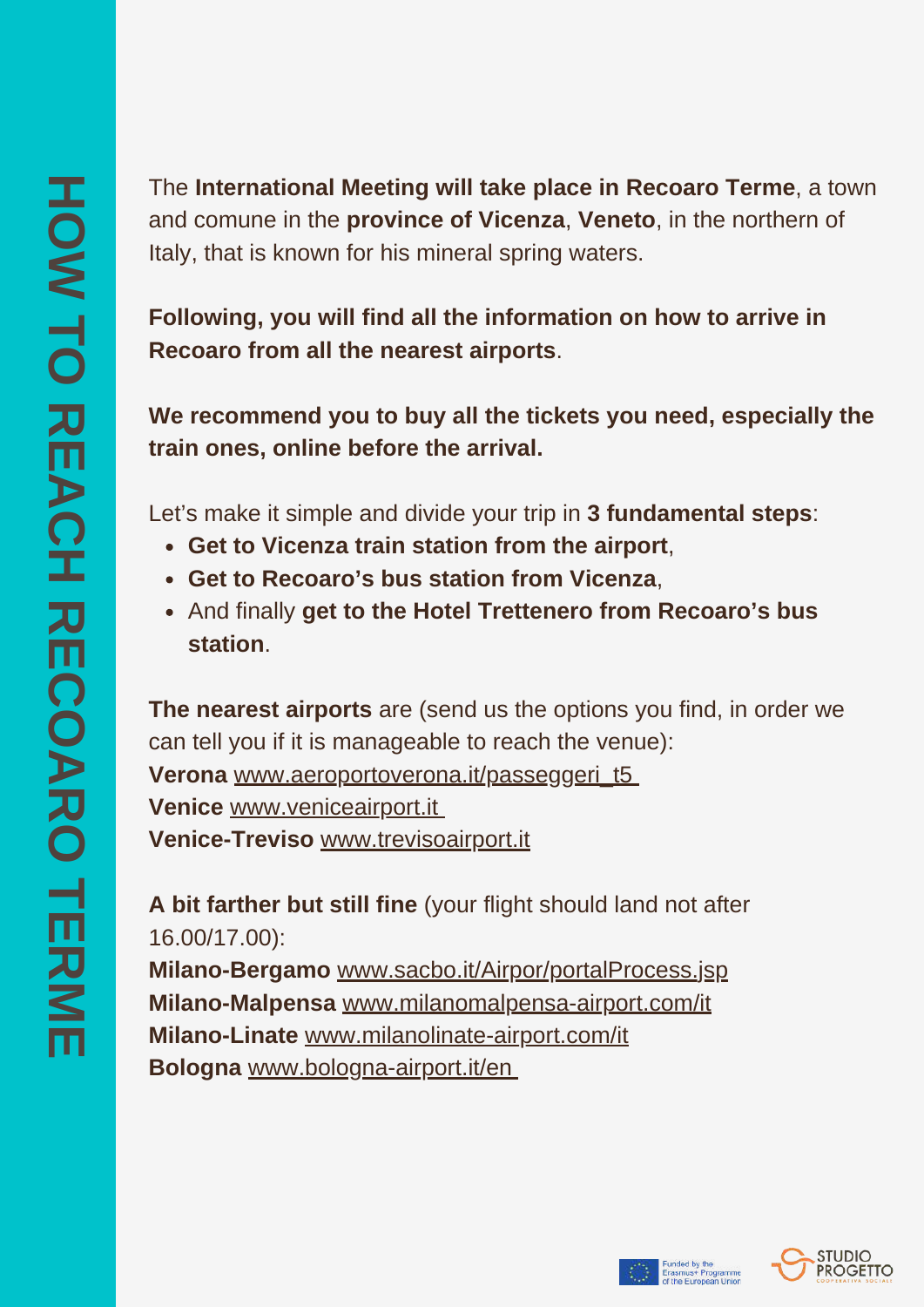## **FROM VERONA**

## **YOU CAN TAKE THE BUS FROM THE AIRPORT TO VERONA PORTA NUOVA (train station)**.

#### **There is a bus every 6 min and it costs around 6€**.

Once you have arrived in Verona porta Nuova you have to **take the train for Vicenza.**

There is a train every 30 min.

You can **buy you ticket and check the timeline** here: [http://www.trenitalia.com](http://www.trenitalia.com/)

**You could also take a direct transfer**, keep in mind it is more expensive. <https://www.shuttledirect.com/en/transfer/vrn/it-vicenza.html>

# **FROM VENICE**

#### **FROM VENICE AIRPORT YOU HAVE TO TAKE THE BUS TO THE TRAIN STATION OF VENEZIA – MESTRE**:

http://www.atvo.it/index.php?

[lingua=en&area=menustandard&idpadre=23&idmenu=35](http://www.atvo.it/index.php?lingua=en&area=menustandard&idpadre=23&idmenu=35%20here%20you%20have%20the%20timetable:%20https://www.atvo.it/allegati/aeroporti/linea_35_b_-_dal_13.09_al_2.10.2021.pdf)

#### **here you have the timetable**:

[https://www.atvo.it/allegati/aeroporti/linea\\_35\\_b\\_-](http://www.atvo.it/index.php?lingua=en&area=menustandard&idpadre=23&idmenu=35%20here%20you%20have%20the%20timetable:%20https://www.atvo.it/allegati/aeroporti/linea_35_b_-_dal_13.09_al_2.10.2021.pdf)

\_dal\_13.09\_al\_2.10.2021.pdf

**The ticket costs €8 (€ 15 round trip**). You can buy it online (you can have a discount but only if you buy more that one ticket), or in the automatic ticket machine/ticket office in the airport.

#### **Then you will take a train from Venezia-Mestre to Vicenza.**

There are trains from Mestre to Vicenza very often, anyway you can check the site of the Italian railway station, there is an English version, so it will not be difficult for you. FRECORD VENCINCT THE BUS FROM THE AIRPORT<br>
There is a buse every 6 min and it costs around 66<br>
Once you have arrived in Verona porta Nuova you have the<br>
Transition of the station every 30 min.<br>
There is a train every 30 mi

#### The website is: [http://www.trenitalia.com](http://www.trenitalia.com/)

Prices go from 4,75€ up to 9,00€... The regional trains are cheaper than



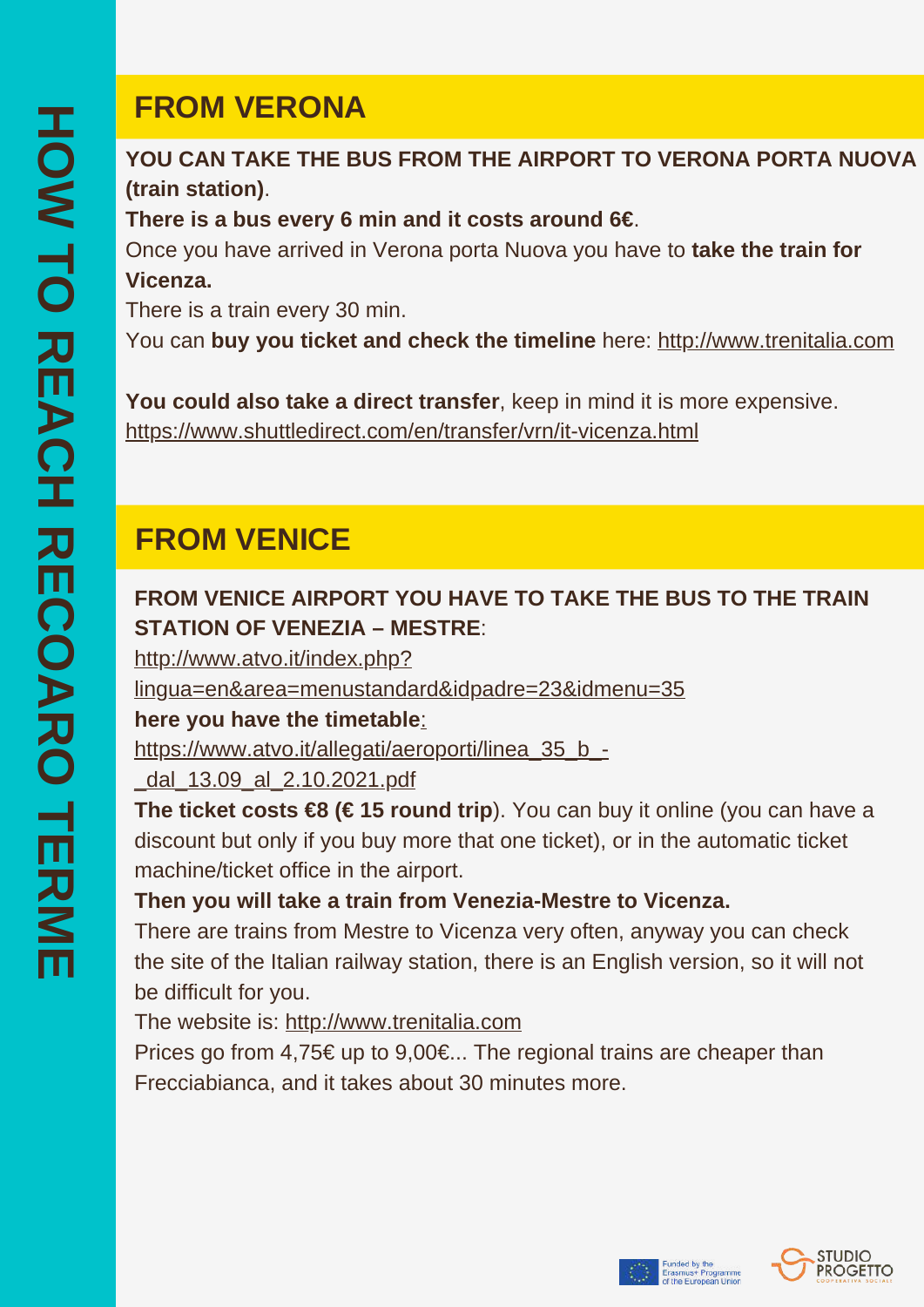## **FROM TREVISO "CANOVA" AIRPORT**

## **Option 1 (Cheaper and faster!!) From TREVISO airport you have to take the bus N.6 to the train stationTreviso Centrale.**

Bus stop is in Via Noalese, to the right of the airport exit. Tickets are available at the airport / train station ( $\epsilon$  1,20) or in bus ( $\epsilon$  2,50, the driver is not obliged to give change). Bus stops are in front of the airport and train station. Here is the timetable

<http://www.mobilitadimarca.it/en/p/routes-and-timetables/treviso-airport>

**Then you will take a train from Treviso Centrale to Vicenza.**

There are trains from Treviso Centrale to Vicenza very often, anyway you can check the site of the Italian railway station, there is an English version, so it will not be difficult for you.

The website is: <https://www.trenitalia.com/en.html>

#### *Option 2*

#### **From TREVISO airport you have to take the bus to the train station of Venezia-Mestre** :

[http://www.atvo.it/index.php?lang=en&area=23&menuid=36&view\\_pc#](http://www.atvo.it/index.php?lang=en&area=23&menuid=36&view_pc) **here you have the timetable**

https://www.atvo.it/allegati/aeroporti/aereoporto di treviso (tvve)\_dal\_1.09\_al\_30.09.21.pdf

The ticket costs 12€ one way (return ticket 22€ with 10 days validity). You can buy it online, (they say that you have a discount but it is not true... it costs the same also in the automatic ticket machine), or on board Ryanair flights or in the automatic ticket machine/ticket office in the airport.

#### **Then you will take a train from Venezia-Mestre to Vicenza.**

There are trains from Mestre to Vicenza very often, anyway you can check the site of the Italian railway station, there is an English version, so it will not be difficult for you.

The site is: <http://www.trenitalia.com/>

Prices go from 4,75€ up to 9,00€... The regional trains are cheaper than Frecciabianca, and it takes about 30 minutes more.



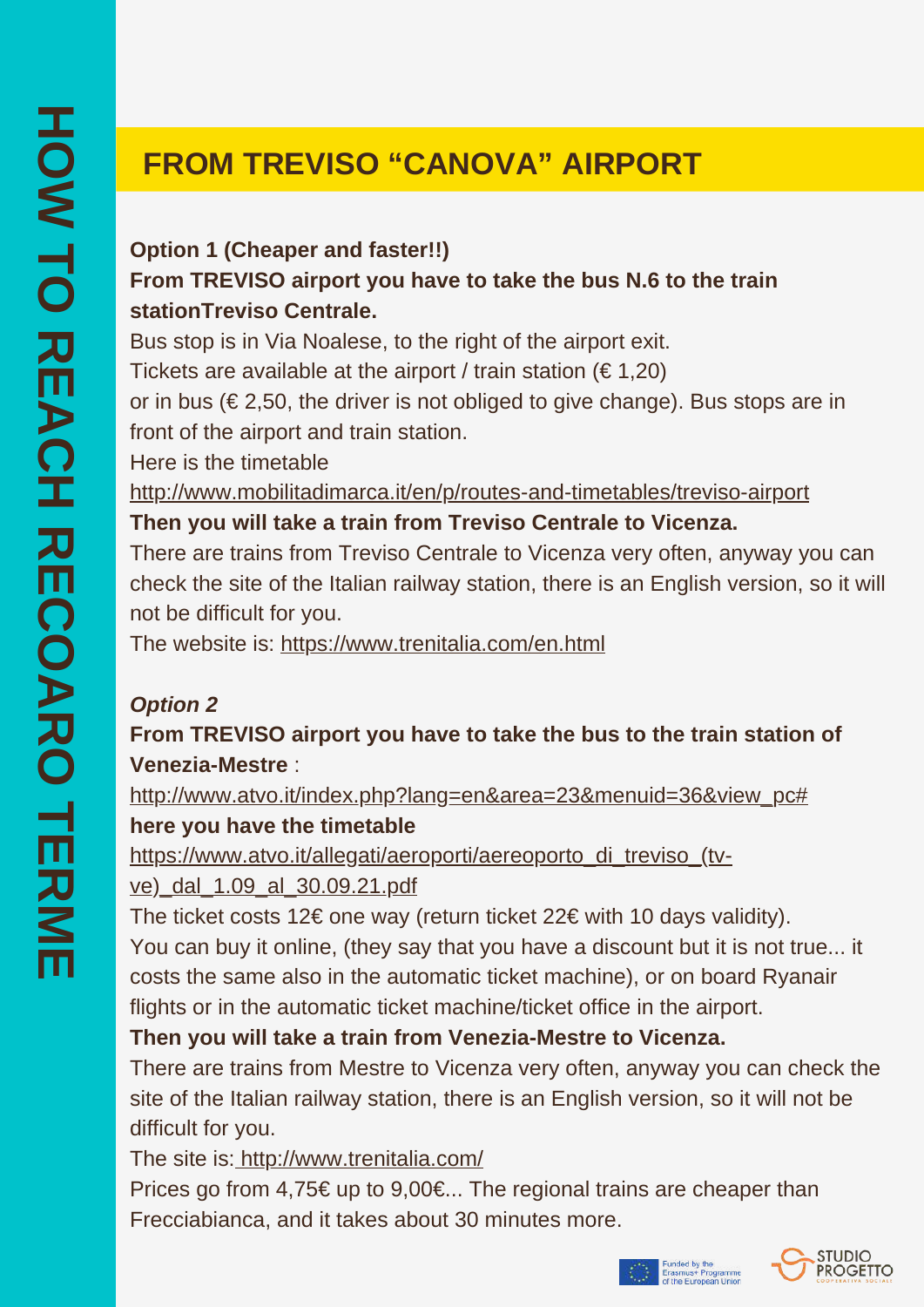## **FROM BERGAMO**

#### **From Milano-Bergamo (Orio al Serio airport) you have to take the bus "Orio shuttle" to Milano Centrale (railway station).**

The bus leave from Arrivals, Platform 2 every half an hour and it takes about 50 minutes to arrive in the Milano Centrale train Station. The ticket costs 10€.

**You can check the timetable** and you can also buy it online at this website [http://www.orioshuttle.com/\\_eng/](http://www.orioshuttle.com/_eng/) choose the yellow one (number 1) "Orio al Serio > Milan Central Station"

#### **Then you will take a train from Milano to Vicenza.**

There are trains from Milano to Vicenza every hour, anyway you can check the site of the Italian railway station, there is an English version, so it will not be difficult for you.

The site is: <http://www.trenitalia.com/>

Prices go from 15,90€ up to 32,00€... The regional trains are cheaper than Frecciabianca, but sometimes you can find special offers also for Frecciabianca tickets.

#### **Another option is to buy a FLIXBUS ticket**. .

All FlixBus buses are equipped with free Wi-Fi and power outlets. You can check the tickets in here: <https://www.flixbus.it/>



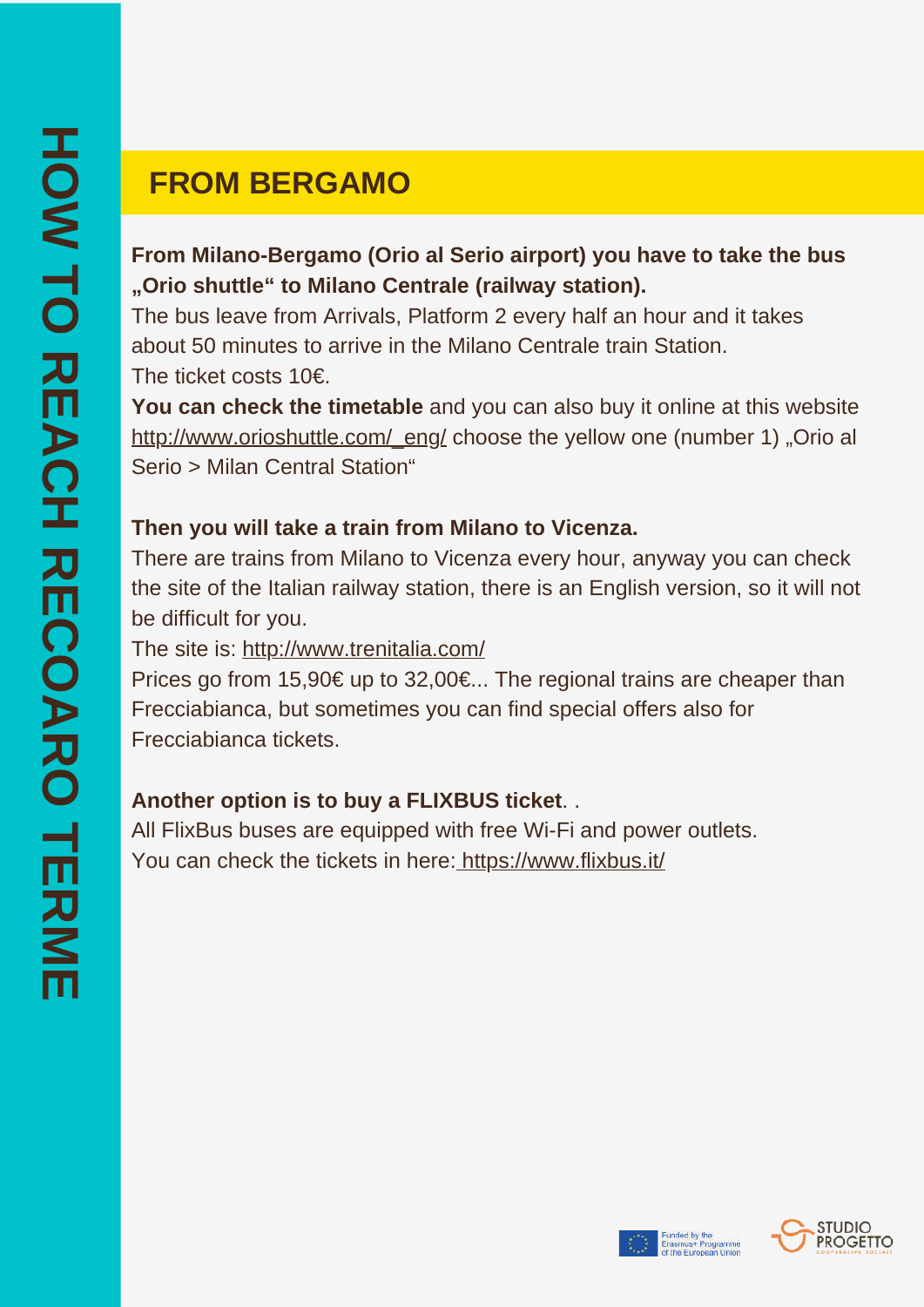## **FROM MILANO MALPENSA**

#### **From Malpensa airport you have to take the Malpensa express, the train goes to Milano Centrale (railway station)** 20 times every days.

The ticket costs 13€ one way (return ticket 20€ with 30 days validity). You can check the timetable and you can also buy it on line at this website [http://www.malpensaexpress.it/en/](http://www.malpensaexpress.it/en/http:/www.malpensaexpress.it/en/)

choose "on-line ticket" from "Milano Aeroporto" to "Milano Centrale".

#### **Then you will take a train from Milano to Vicenza.**

There are trains from Milano to Vicenza every hour, anyway you can check the site of the Italian railway station, there is an English version, so it will not be difficult for you.

The site is: <http://www.trenitalia.com/> Prices go from 14,30€ up to 28,00€...

The regional trains are cheaper than

Frecciabianca, but sometimes you can find special offers also for Frecciabianca tickets.

#### **Another option is to buy a FLIXBUS ticket. .**

All FlixBus buses are equipped with free Wi-Fi and power outlets. You can check the tickets in here[:](https://www.flixbus.it/) <https://www.flixbus.it/>



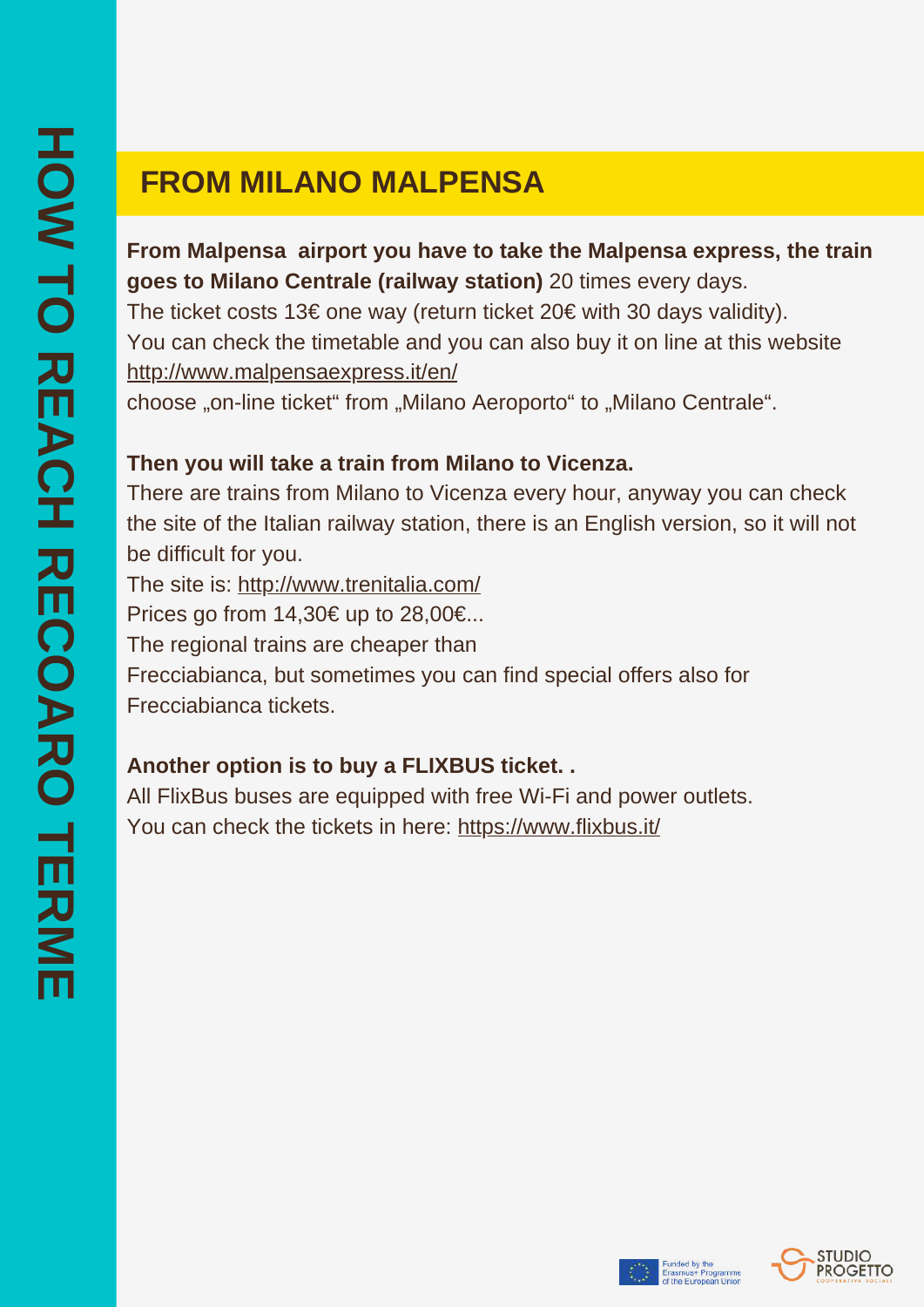# **FROM MILANO LINATE**

**From Milano Linate you have 2 options to get to Milano Centrale**: **You can buy a "Terravision" bus ticket** here that will take you from the airport to Milano Centrale ((railway station). The price is 10€ and it takes about 50 minutes.

https://www.omio.com/search-

[frontend/results/EF523E7D03912499FB618F4B8BF7DA4A8/bus?locale=en](https://www.omio.com/search-frontend/results/EF523E7D03912499FB618F4B8BF7DA4A8/bus?locale=en) **You can also take a bus from the airport to Milano Lambrat**e, that passes every 2 hrs, and from there take a metro (Lambrate Fs) to Milano Centrale (Centrale Fs) that passes every 5 min. The price is about 10€.

## **Once you have arrived at the railway station you have to take the train to Vicenza**.

There are trains from Milano to Vicenza every hour, anyway you can check the site of the Italian railway station, there is an English version, so it will not be difficult for you. The site is: <http://www.trenitalia.com/> Prices go from 14,30€ up to 28,00€... The regional trains are cheaper than Frecciabianca, but sometimes you can find special offers also for Frecciabianca tickets.

# **FROM BOLOGNA**

## **From Bologna airport you have to take the bus "BLQ line" to Bologna Central train station**.

Aerobus tickets can be purchased on board. One way Aerobus ticket from/to Airport is  $\epsilon$  6,00. The bus takes about 20 minutes to arrive at the train Station. You can check the timetable on line at this website (2nd page, Aeroporto - Bologna Stazione Centrale

[http://www.tper.it/sites/tper.it/files/ORARI/tper\\_Bo040.pdf](http://www.tper.it/sites/tper.it/files/ORARI/tper_Bo040.pdf)

#### **Then you will take a train from Bologna to Vicenza**.

There are trains from Bologna to Vicenza every hour, anyway you can check the site of the Italian railway station, there is an English version, so it will not be difficult for you. The site is: [http://www.trenitalia.com](http://www.trenitalia.com/)

Prices go from 13,05€ up to 29,00€... The regional trains are cheaper than Freccia trains, but sometimes you can find special offers also for Freccia tickets.



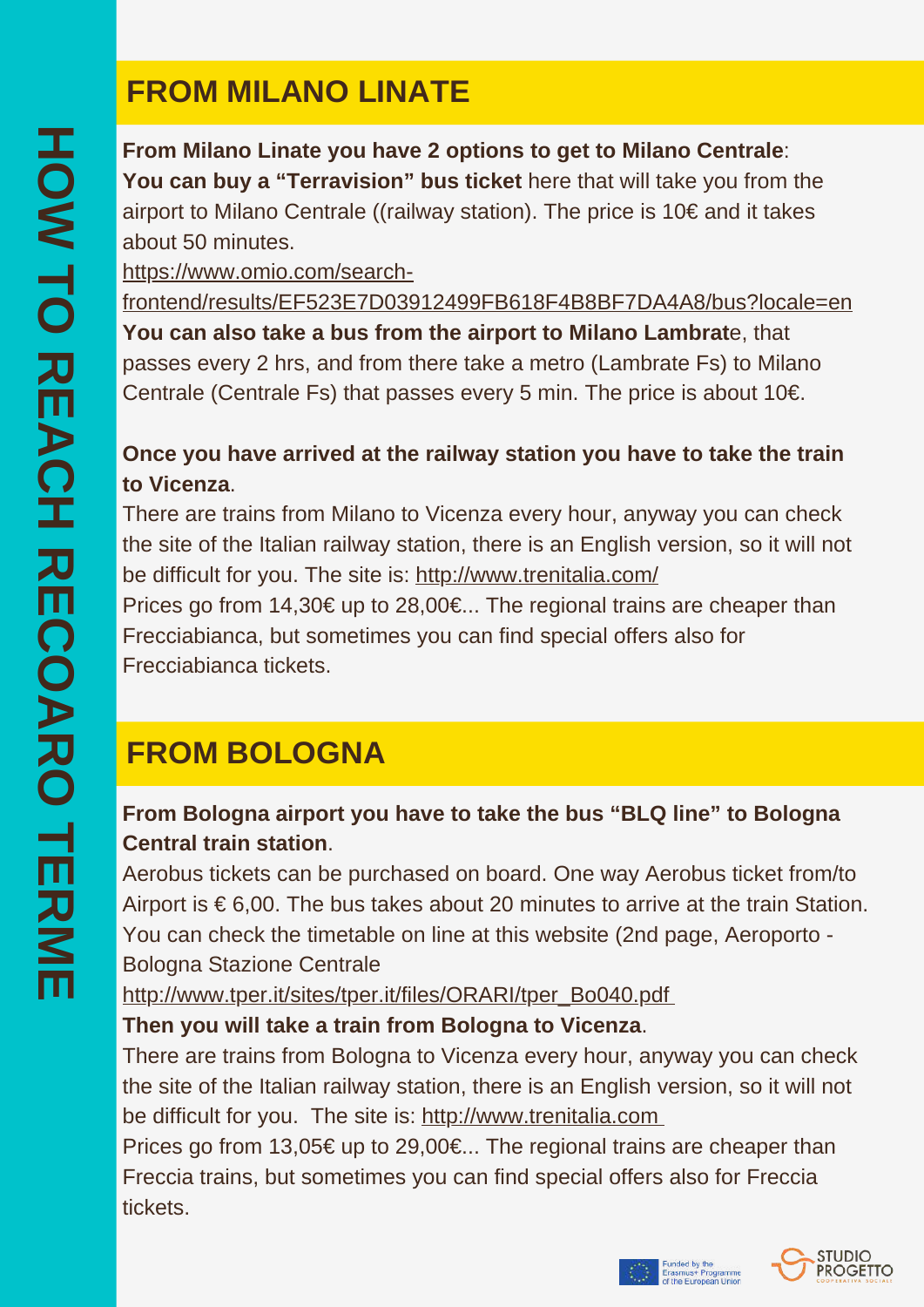# **WHAT TO DO ONCE YOU ARE IN VICENZA**

**Once you're in Vicenza's train station, you've to take a bus to Recoaro.**

You have to walk out the station and go to the left and walk about 150m to reach the bus station.

**You can buy the ticket at the ticket's office or in the tabaccheria inside** (a small shop with a lot of things!). To ask for the ticket you can try to ask it in Italian saying "Vorrei un biglietto per Recoaro per favore", or just use English, they usually get it.

#### **The bus that you are going to take is Linea 1 to Valdagno/Recoaro Terme and will leave from box 5.**

The bus leaves almost every half hour, and takes less than ,1,5 hour to arrive in Recoaro.

Here you can check the timetable: [http://www.svt.vi.it/orari-percorsi/ricerca-orari](http://www.svt.vi.it/orari-percorsi/ricerca-orari-percorsi)percorsi

You could also download this app and buy your ticket here:

<https://www.mycicero.it/downloadApp/index.html>

Or create an account in the website:

<https://www.mycicero.it/signIn/mycicero/Registrazione/RegistrazioneMyCicero>

# **HOW TO ARRIVE IN RECOARO TERME**

Once you are already on board, **after 1hour you should be in Valdagno**, **that means that you are getting closer to Recoaro (15min no much more)**, so keep your eyes open.



**Valdagno Bus Station**



#### **Recoaro Bus Station**